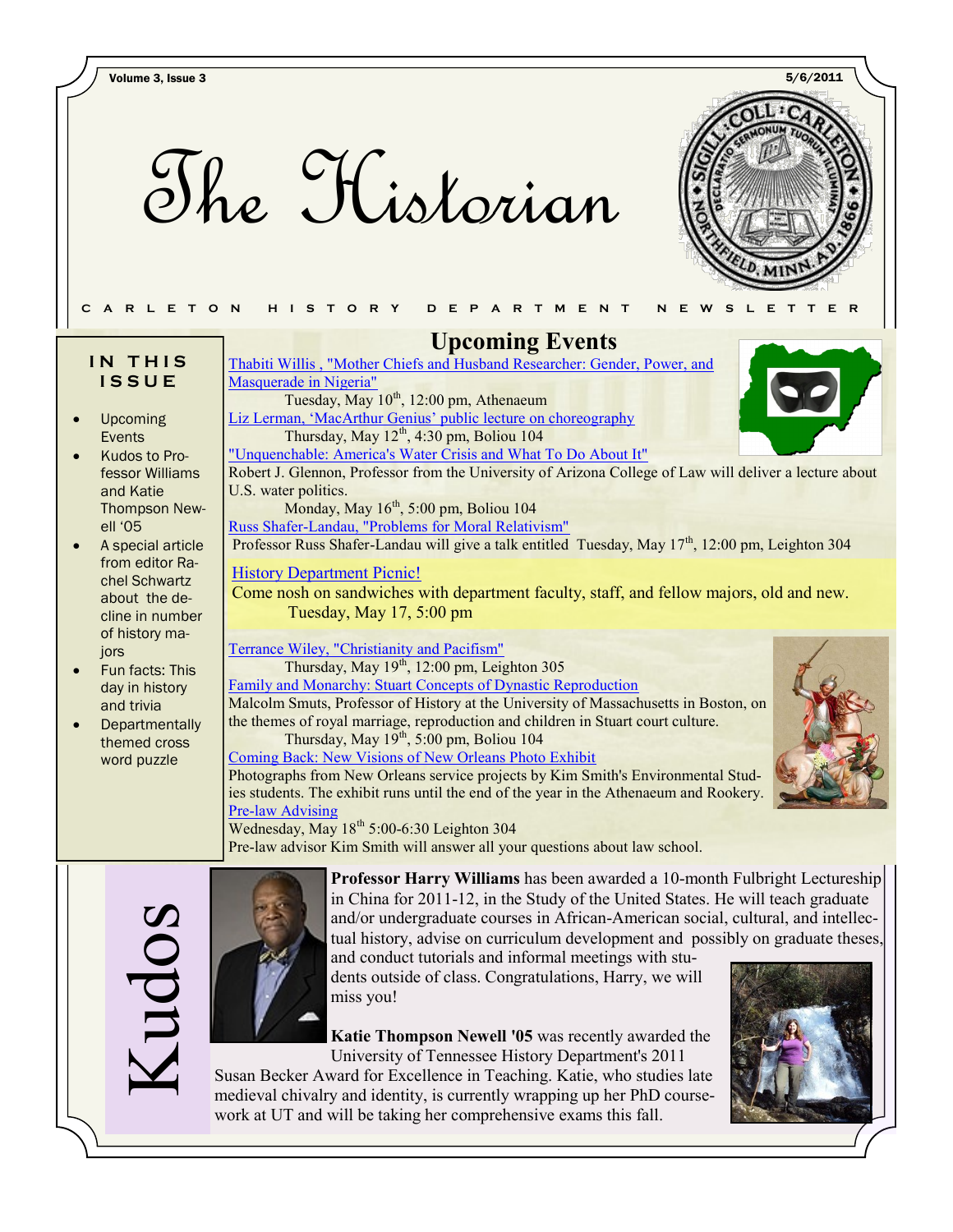## **Where Have All The History Majors Gone?**

Rachel Schwartz, Investigative Journalist to *The Historian*

#### Northfield, MN—

Recently, there has been some concern within the History Department about the decrease in declaring majors. Years ago, History used to be one of the most popular majors at Carleton, numbering around 40 or 50 per class. Over the past few decades, with the development of more and more alternative majors, that number has gradually shrunk. However, the past few years have witnessed a more rapid decline: in the Class of 2010, there were about 35 majors; this year's senior class has 30. Last year, when the Class of 2012 declared, there were only about 25 majors. This spring, only 20 members of the Class of 2013 have declared History.

So what's going on? Isn't History still a worthwhile subject? Classes are still heavily enrolled, the professors are still well-liked and respected, and seniors are still vocalizing enthusiasm for their experiences. So why this distinct decrease in majors? After talking to several members of the faculty, majors from all three years, as well as Nikki Lamberty, our trusted Administrative Assistant, I've come up with a number of possible theories and suggestions.

The first, more obvious explanation is the recent development of new majors. Students can now major (or concentrate) in subjects like Environmental Science, American Studies, Cinema and Media Studies, Area studies like Latin American, Asian or African Studies, as well as a number of different languages. Individuals who may have been History majors several years ago now have the option to study things more tailored to their specific tastes. In addition, the current economic crisis may be persuading students to choose a major that



script writing, journalism and education (to name a few).

seem to have a more "useful" function after graduation. The popularity of subjects like Economics and Computer Science particularly, is due to the fact that they are more conveniently geared towards professional paths and have a better "market value" than the humanities.

Yet, the assumed disadvantages of finding a job cannot be the only reason for the decrease in History majors. First of all, twenty-four members of this year's sophomore class declared an equally "useless" major – Studio Art. Secondly, a degree in History actually offers a great amount of flexibility as well as thoroughly prepares students in a number of different ways for the professional world – equipping students with very strong written, oral, analytical and communication skills. David Tompkins, the Department Career Advisor, reminds us that History alumni have gone on to pursue a wide array of careers after graduating, entering fields of business, art, city planning, medicine, law, politics, AmeriCorps, social work,

A second pressing issue seems to be the comps process. History, along with other Leighton Majors like Sociology/ Anthropology and Religion (who have also witnessed a dip in majors), only offers one comps option: a forty page research paper. The prospect of writing this comps seems to deter individuals who enjoy studying history, but would prefer to merely take some History courses and major in another subject. Many other departments have recently revamped their comps, creating a variety of choices. English, for example, now has four options – including a Creative Project option – which gives students some more freedom. However, the idea of offering another comps option is not novel to the History Department; according to Department Chair, Annette Igra, History actually used to offer a test option for many years. But they decided to do away with that choice because no one ever used it. Students preferred to pursue their own lines of original research rather than study for an exam. Ideas are now circulating for other potential comps projects, like a Public History comps, or something more creative involving media. The problem is that the History major as it is now does not adequately prepare students for those kinds of projects. The required courses – 298 Junior Colloquium and the 395 Research Seminar— are really designed to put students on track for writing research papers. If the department does decide to explore those alternative comps options, changes would have to be made to the rest of the major.

Another concern that students have expressed is the current lack of Off-Campus Study programs led by the History Department. Nearly all other departments have at least one opportunity for its students to study abroad with a Carleton professor for a trimester, and many of these programs have been integral in helping students declare their majors. Students feel that History would be an ideal department to sponsor an OCS program because one could study History almost anywhere! Until now, Professor Williams' winter break program in Ghana was the only option students had. While David Tompkins does teach on the Berlin program, it is a German trip, not a History one. The department also is fairly flexible in accepting credits from students who take history courses while on non-Carleton abroad programs.

The department is aware of this complaint and is making efforts to create desirable programs. An Italy program led by Professors Bill North and Victoria Morse is in the works for the Spring of 2013, and is scheduled to take place every two-three years after that. David Tompkins is working towards making the Berlin trip a joint German and History program. Another, proposal has been made by Thabiti Willis to go to Southern Africa. Students feel that even trips within the US would be exciting and worthwhile – perhaps one that focused on Native Americas.

(*Continued pg. 4*)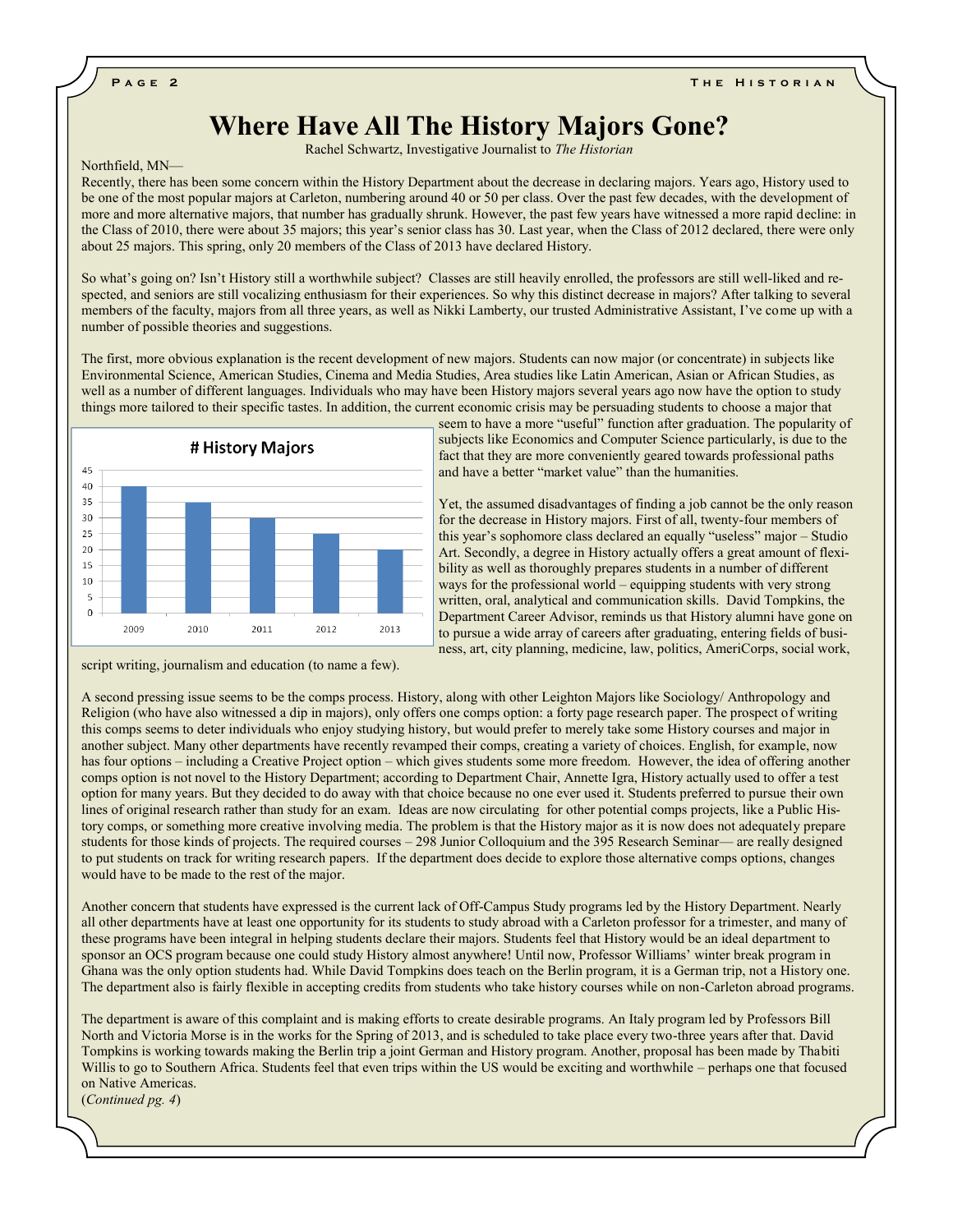## **This Day in History: May 6**

- 1536 King Henry VIII orders English language Bibles be placed in every church.
- 1682 Louis XIV of France moves his court to Versailles.
- 1877 Chief Crazy Horse surrenders to United States troops in Nebraska.
- 1882 The United States Congress passes the Chinese Exclusion Act.
- 1889 The Eiffel Tower is officially opened to THE PUBLIC.
- 1935 New Deal: Executive Order 7034 creates the Works Progress Administration.





- 1937 Hindenburg disaster: The German zeppelin HINDENBURG CATCHES FIRE AND IS DESTROYED WITHIN A minute, thirty-six people are killed.
- 1954 Roger Bannister becomes the first person to run THE MILE IN UNDER FOUR MINUTES.
- 1960 More than 20 million viewers watch the first televised royal wedding when Princess Margaret marries Anthony Armstrong-Jones.
- 1994 The Opening of the Channel Tunnel.
- 2010 Flash Crash The second largest intraday point swing in Dow Jones average history.

# Trivia

# Plebian Painless

- 1. The addition of which territory resulted in the first major change to Canada's map since 1949?
- 2. Which country won the War of the Pacific?
- 3. What are the two official languages of Chad?
- 4. Who is the current Emperor of Japan? Trivia
	- 5. The Cook Islands are in free association with which country?

# Patrician Problematic

1. In which year did the first governmental Red-Green coalition in Germany occur?

- 2. What is the traditional Imperial House of Ethiopia?
- 3. Which former monarchy was incorporated as an Indian state in 1975? (flag pictured right)
- 4. In 2000, the Uzbekistan national football team suffered its biggest defeat against which country?
- 5. What is the national animal of Bangladesh?